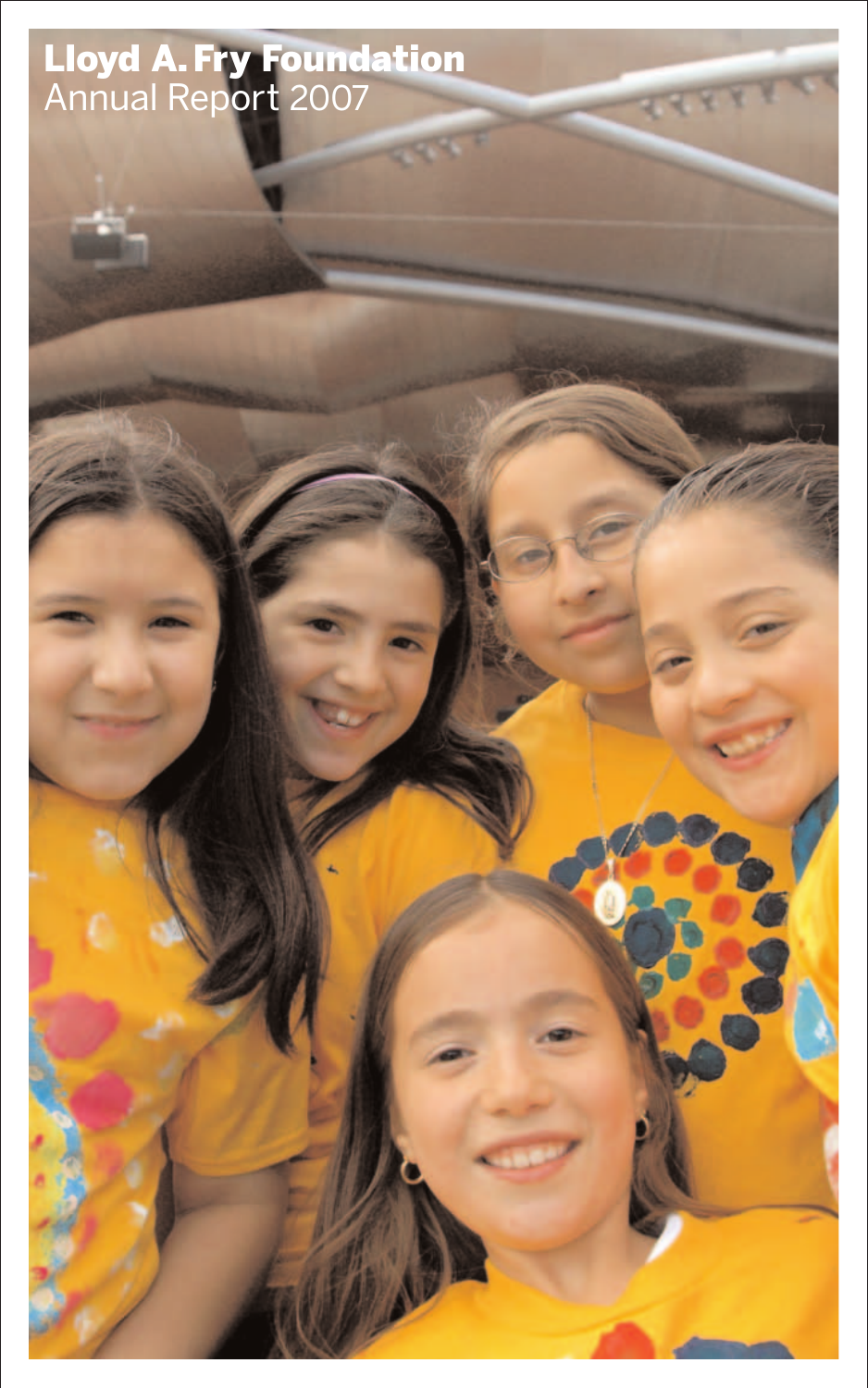The Lloyd A. Fry Foundation supports organizations with the strength and commitment to address persistent problems of urban Chicago resulting from poverty, violence, ignorance, and despair. We seek to build the capacity of individuals and the systems that serve them. Our vision is a Chicago that offers education, prosperity, and hope for all.

> Unmi Song Executive Director and **Secretary**

Yolanda Knight Program Officer **Education** 

### **Board of Directors**

David A. Donovan Director

Lloyd A. Fry III Vice Chairman

> Diane Sotiros, CPA **Controller**

Stephanie Pace Marshall Vice President

Howard M. McCue III Chairman

M. James Termondt President and Treasurer

#### **Staff**

Unmi Song Executive Director

Jessica Brown Program Analyst

Sharon Bush Program Officer Employment

Soo Na Program Officer Health

Sydney R. Sidwell Senior Program Officer Arts Education

Cornelia G. Speed Grants Administrator

Lisa Torres Program Assistant

Ernest Vasseur Senior Program Officer Health (through May 2007)

### **Lloyd A. Fry Foundation**

120 South LaSalle Street Suite 1950 Chicago, Illinois 60603-3419

Telephone: 312.580.0310 Fax: 312.580.0980 www.fryfoundation.org

Photography: Jean Clough Writing: Brian McCormick Design: Sam Silvio

### **About the Foundation**

In 1933, Lloyd A. Fry founded the Lloyd A. Fry Roofing Company on the Southwest Side of Chicago. During the next five decades, the company grew to become the world's largest manufacturer of asphalt roofing and allied products, with nearly 5,000 dedicated employees in manufacturing facilities nationwide. The company was sold to Owens-Corning Fiberglass Corporation in 1977. In large part, the proceeds from the sale of the company now serve as the endowment of the Lloyd A. Fry Foundation. The Foundation has been addressing the needs of the Chicago community since 1983.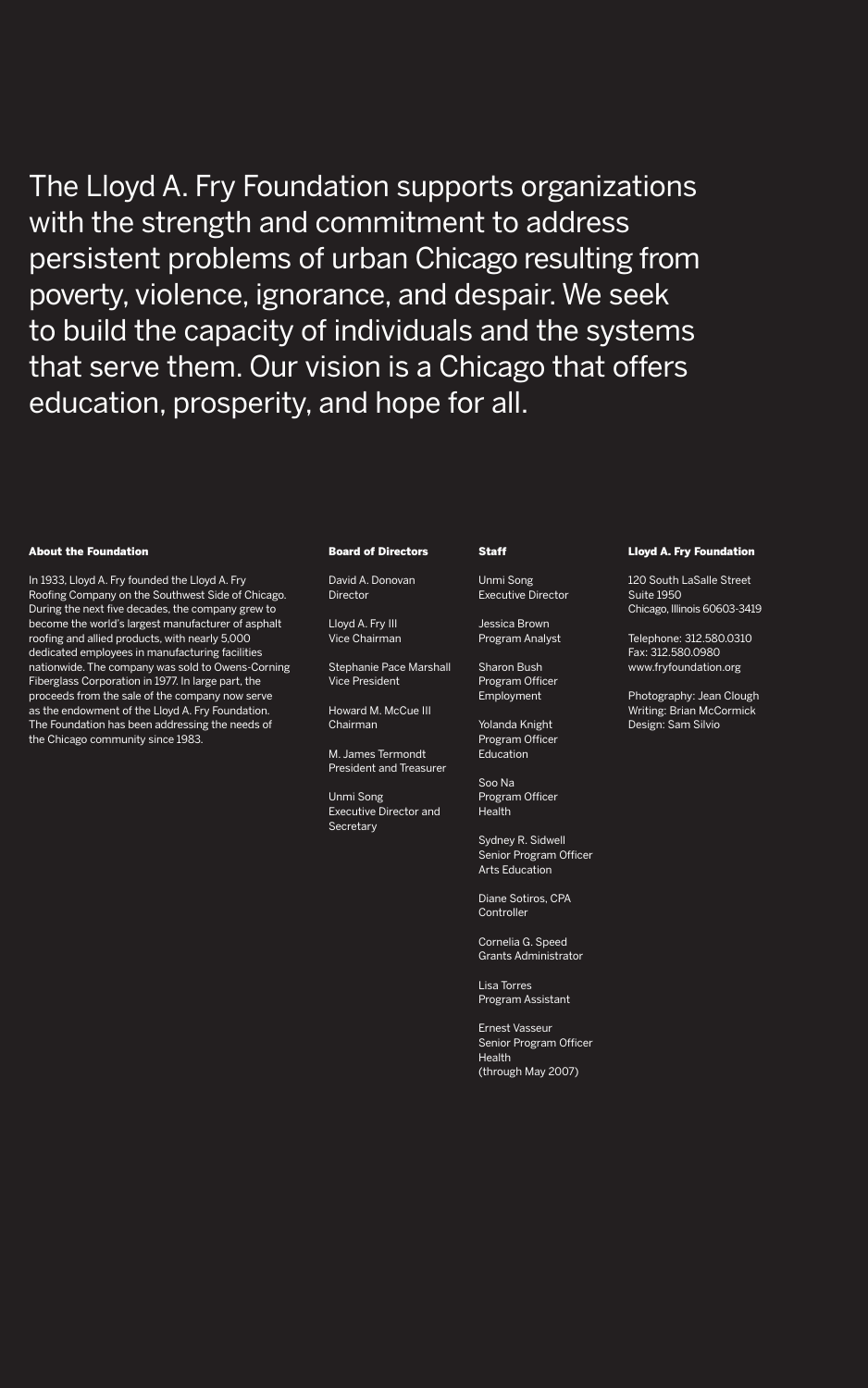In 2007, we made subtle changes to our grantmaking programs, and we undertook both a strong response to the devastation of Hurricane Katrina and one important new initiative.

The subtle changes are several. We refined our focus in each of our four grant areas. As Unmi Song has noted in her letter, the refinement is most apparent in the Arts Education Program, where we have given a new name to an existing program, recognizing that our grantmaking in this area is really directed toward the needs of students in the population that all our grantmaking aims to serve. Our grantmaking in arts and culture has been largely focused for several years on arts education programs done in conjunction with the Chicago Public Schools. While we occasionally make grants to programs that are freestanding (that is, not done directly in partnership with one or more CPS schools), we increasingly limit our support in this area to arts education for students and professional development for arts educators.

The lessons of our high school initiative have caused us to give greater attention to teacher professional development in our Education Program. We are increasingly convinced that the quality of classroom teaching is the most important variable as we try to find a formula for a higher level of academic achievement among disadvantaged CPS students. We believe that professional development can have real impact on classroom teaching. We will be looking for other ways to foster better classroom teaching.

In our Employment Program, we are looking for programs that help individuals get and keep living-wage jobs. We have grown more interested in programs that teach employment-related literacy to job seekers. In our Health Program, we are particularly interested in strategic partnerships between health-care providers and community-based organizations. We are trying to facilitate access to health care, and to that end we are increasingly willing to support health policy advocacy by grantees who advocate for our target population.

We have supported organizations that provide relief for disaster victims for a number of years, and this component of our grantmaking has never been geographically limited. In the spring of 2006, we decided that the devastation wrought by Hurricane Katrina was so great as to merit a special focus of this grantmaking on New Orleans. We think we made a difference in that community.

Our work in New Orleans taught us lessons about our own vulnerability to the forces of nature. We have tried to bring those lessons home, and we are studying how best we can use our modest resources to help deal with the almost certain impact of climate change in our community. Public transit is one area we are considering; a better public transit system would lead to significant reductions in our production of greenhouse gases. And as Unmi and our wonderfully capable program staff are quick to remind us, public transit issues touch aspects of all our other grantmaking programs.

Howard M. McCue III Chairman

In 2007, the Lloyd A. Fry Foundation celebrated its twenty-fifth anniversary. It was a year marked by new opportunities and transitions. We made a special set of grants to help rebuild health care services in Katrina-ravaged New Orleans. We renamed our arts and culture grantmaking program "Arts Education" to reflect more accurately our long-standing commitment to arts education programs for Chicago public school students. We said good-bye to our colleague Ernest Vasseur and wished him well in his new role as the founding executive director of the Healthcare Foundation of Northern Lake County. And we welcomed our new Health Program officer, Soo Na, who joins us from the Asian Health Coalition, and our new Program Analyst, Jessica Brown, a recent public policy graduate from the University of Chicago.

We also began investigating a new area of grantmaking—confronting the problems of climate change. Our first grant in this area supported research and analysis by the University of Illinois on the kinds of changes to climate we should expect in the Chicago region. This grant also supported analysis by the Center for Neighborhood Technology to inventory sources of local greenhouse gas emissions. This work is being used to inform development of the city's Climate Action Plan. In the coming year, we will continue to identify and make strategic investments in local responses to this global problem. We are especially interested in efforts that address our concerns about low-income families.

One thing that has not changed in the last year is the Foundation's commitment to understanding how organizations monitor and assess the quality and effectiveness of programs. Someone recently asked me if the Foundation's emphasis on assessments reflected a loss of optimism or lack of confidence in our grantees' abilities to provide high quality services and use our funds well. I was surprised by the question because our emphasis stems from the exact opposite point of view. It is precisely because we have tremendous confidence in the work of our grantees that we want to learn so much from them. What does it take to help a chronically homeless person find and keep a job? This is probably one of the most difficult challenges a person, a program, a society could endeavor to address. And what about introducing the arts in a way that helps children expand their views and explore new skills? This is not work that is simple to achieve, nor is it achieved simply by good intentions.This is work that happens when dedicated professionals combine passion with intellect and thoughtful analysis. The Foundation wants to learn from the groups that are striving to understand both what they are doing well and what they can do better in order to make a true difference in someone's life. We are funding groups that work hard, work smart, and strive to excel. I invite you to learn about some of these extraordinary efforts in the pages that follow.





Unmi Song Executive Director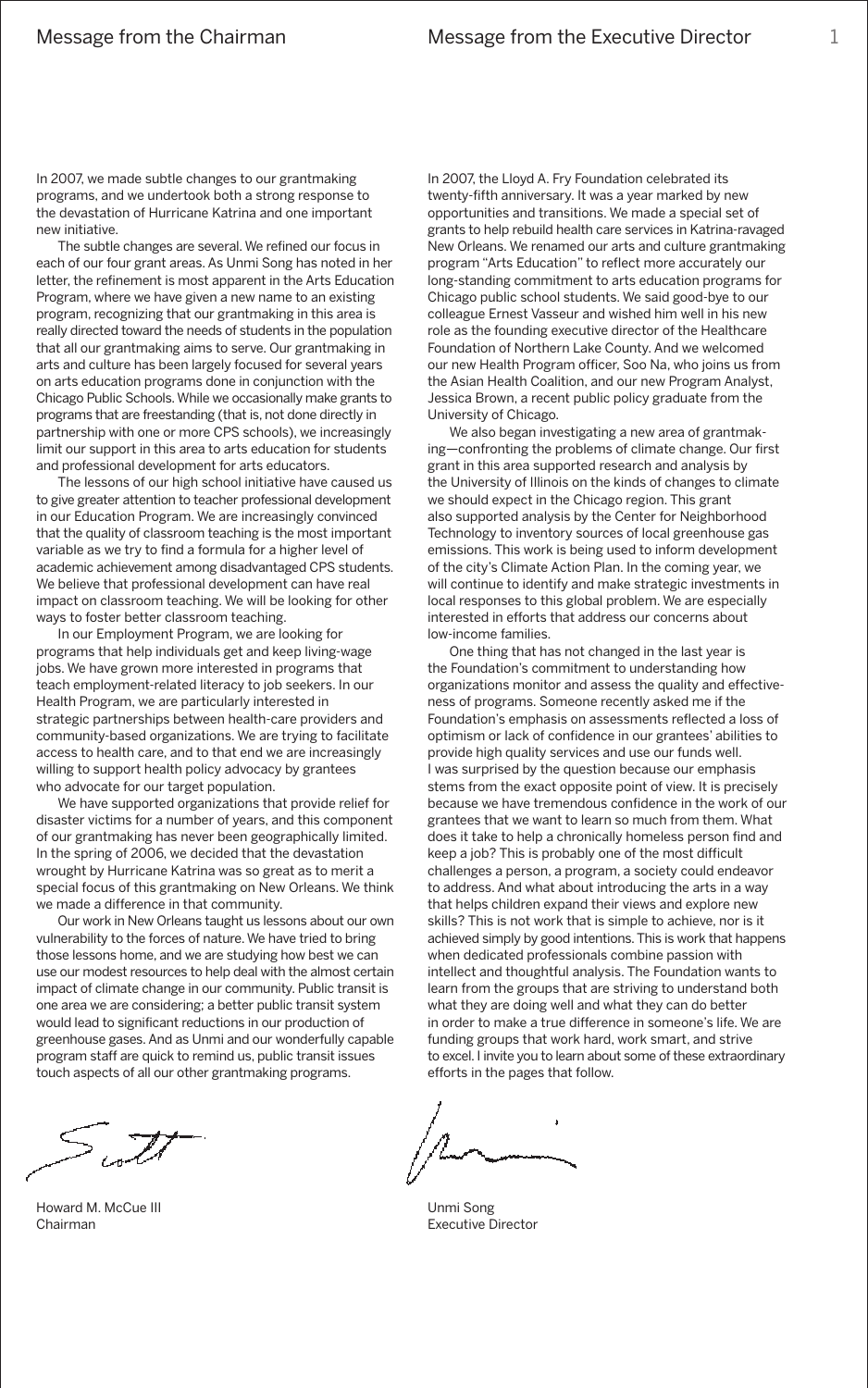The Fry Foundation is focused on helping low-income families in the city of Chicago, but as Lloyd A. Fry, Jr. eloquently explained, while we are residents of Chicago, we also are citizens of the world. And so every year the Foundation makes a handful of grants for world relief efforts responding to international emergencies. In recent years, this support has helped organizations address the tsunami in Asia and the earthquake in Pakistan. While relief efforts in the United States had never been contemplated, after the devastating impact of Hurricane Katrina, the Fry Foundation Board of Directors decided to direct some of the Foundation's attention to rebuilding efforts in New Orleans. In August 2006, the Foundation awarded four grants to New Orleans organizations working to rebuild health care services serving low-income residents affected by Hurricane Katrina. The Foundation chose

to support groups working in the health arena because of our own experience in supporting access to quality health care in Chicago. We want to acknowledge special thanks to Baptist Community Ministries in New Orleans for its help in identifying key organizations working on the health care issues unique to the New Orleans community.

- Through its Hispanic Health Promoters program, the Latino Health Access Network conducted bilingual health education and medical referrals to members of New Orleans' growing Hispanic community.
- A grant to the Louisiana Public Health Institute provided support to help improve mental health services and for the planning and development of a citywide digital health information system.
- The Louisiana State University Health Sciences Center Foundation received support for its Louisiana Breast and Cervical Health Program to replace mammography equipment and implement a new medical records system that allows patients to store medical records on portable flash drives.

### **Investment Grants** Arts Education

The Foundation provided grants to Kingsley House, Latino Health Access Network, Louisiana Public Health Institute, and Louisiana State University Health Sciences Center Foundation.

● Kingsley House, founded in 1896, is the oldest Settlement House in the South. Through its Health Care for All program, Kingsley House was able to help New Orleans families enroll in Medicaid and the Louisiana Child Health Insurance Program.

The Fry Foundation is proud of its long history supporting organizations that serve Chicago's low-income communities. In 2003, the Foundation began a conversation about how our funding could have greater impact in helping grantees develop innovative strategies, strengthen their capacity, collaborate more intensively with others, and share information about what works. These conversations have resulted in a small group of grants that are special investments in organizations and ideas with exceptional potential for making a difference in the Foundation's four grantmaking areas. These Investment grants tend to be distinguished by several characteristics, including rigorous program design, a focus on evaluation, collaborative partnerships, and the promise of developing new information or program innovations that can be useful to other organizations, institutions and policymakers. When these characteristics are in place, the Foundation is prepared to make grants which are larger and longer term than is otherwise typical.

> We think that these modifications respond to both the strengths and interests of Chicago's rich arts education community. The new guidelines are included in the Grantmaking Programs section on page 12 of this annual report.

This year the Fry Foundation made six Investment grants in three program areas.

### **Arts Education Program Columbia College of Chicago \$160,000 (over two years)**

For Evaluation of Arts Integration Initiatives, the Museum of Contemporary Photography Picture Me Program, and the Teaching Artists Research Project

### **Education Program Chicago Public Schools \$75,000**

For the High School Transformation Leadership Development Project: to improve the capacity of high school principals to implement instructional reform in their schools and to create a professional development model for experienced principals

### **University of California, Santa Cruz \$200,000 (over two years)**

For the New Teacher Center to improve practices in the fields of new teacher induction and teacher professional development in Chicago

### **University of Illinois at Chicago \$75,000**

To establish a high school Principals' Network at UIC's Center for School Leadership and help it improve its capacity to prepare highly skilled principals and improve Chicago public high schools

### **Employment Program**

### **Instituto del Progreso Latino \$150,000 (over two years)**

To help Instituto del Progreso Latino build the capacity to expand Carreras en Salud, its health care bridge program, to additional community college sites

### **Partnership for New Communities \$150,000 (over two years)** For Opportunity Works employment initiative to increase the availability of high-quality job training programs and help 3,000 public housing residents become employed

In an effort to offer a more current description of the Lloyd A. Fry Foundation's funding interests in the arts, we have changed the name of the Arts and Culture Program to the Arts Education Program and created a more detailed description of our grantmaking guidelines in this area. The Foundation has a long-standing commitment to supporting arts education opportunities for Chicago's low-income children and youth. That focus and commitment are now reflected in the program name.

The modifications to the program guidelines are meant to clarify the Foundation's ongoing funding priorities in the Arts Education program. These updated guidelines emphasize our interest in supporting high quality, rigorous, and engaging arts education experiences, in supporting in-depth professional development for arts educators, including classroom teachers, in-school arts instructors, and teaching artists, and our interest in helping organizations assess student learning in the arts.

### **New Orleans**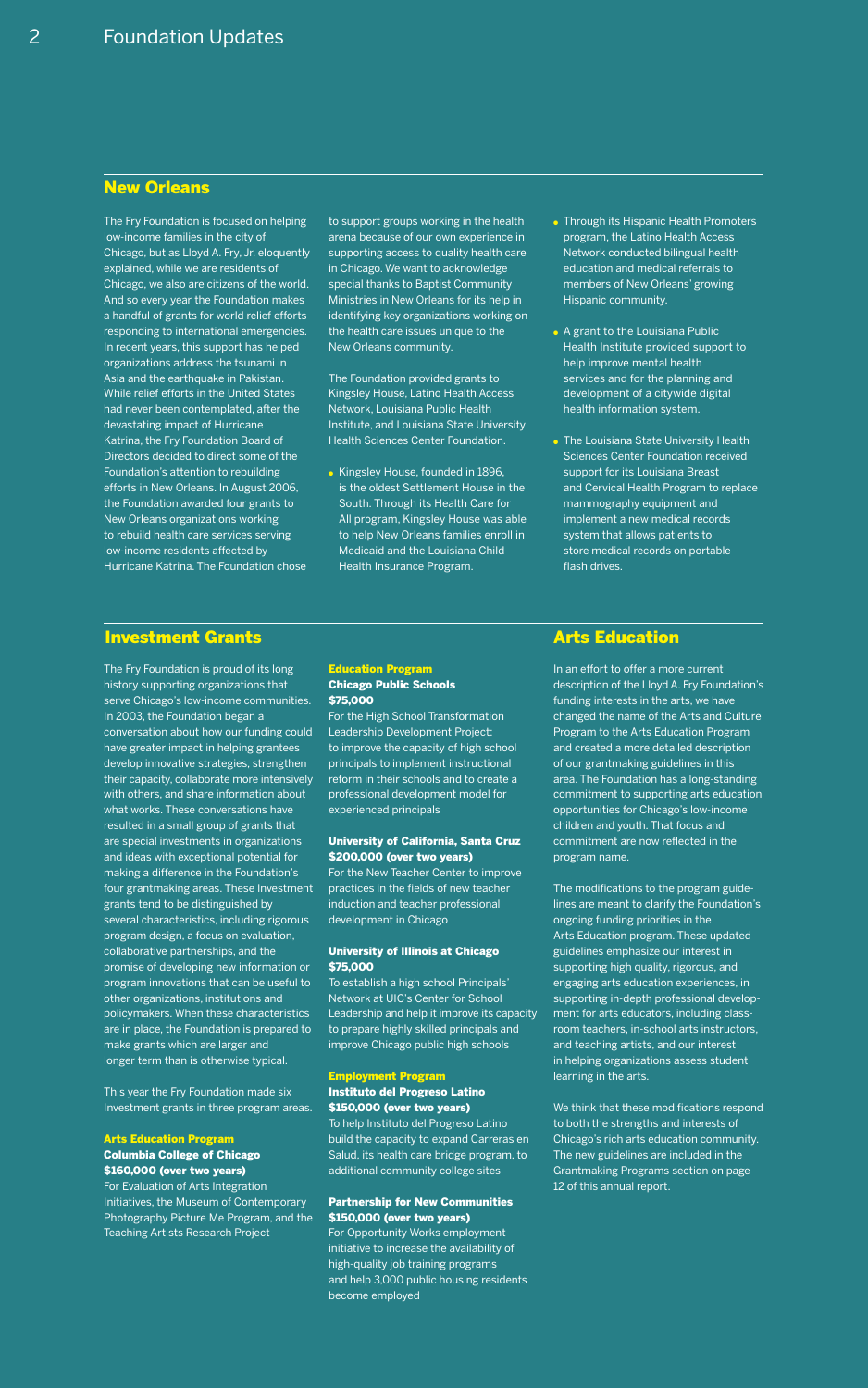**Education, prosperity,** and **hope** for all. That is the vision behind the Fry Foundation's grantmaking. We provide support to nonprofit organizations that have the strength and commitment to improve conditions for low-income, underserved Chicago residents.Grants are awarded in four major areas: Education, Arts Education, Employment, and Health. Across all of our funding areas,our focus is on helping organizations: **Build** capacity to enhance the quality of services and better assess the impact of programs; **Develop** successful program innovations that other organizations in the field can learn from or adopt; and **Share** knowledge so that information which can help low-income communities and individuals is widely and readily available.

| <b>Total</b>            | \$8,311,438 | 100% |  |
|-------------------------|-------------|------|--|
| <b>Special Purposes</b> | 819,905     | 10%  |  |
| <b>World Relief</b>     | 500,000     | 6%   |  |
| High School Initiative  | 503,442     | 6%   |  |
| <b>Health</b>           | 1,476,841   | 18%  |  |
| Employment              | 1,423,000   | 17%  |  |
| Arts Education          | 1,356,000   | 16%  |  |



## 2007 Grants and Awards Totals

Please visit our Web site at www.fryfoundation.org to see a full listing of our grants and our 2007 audited financials.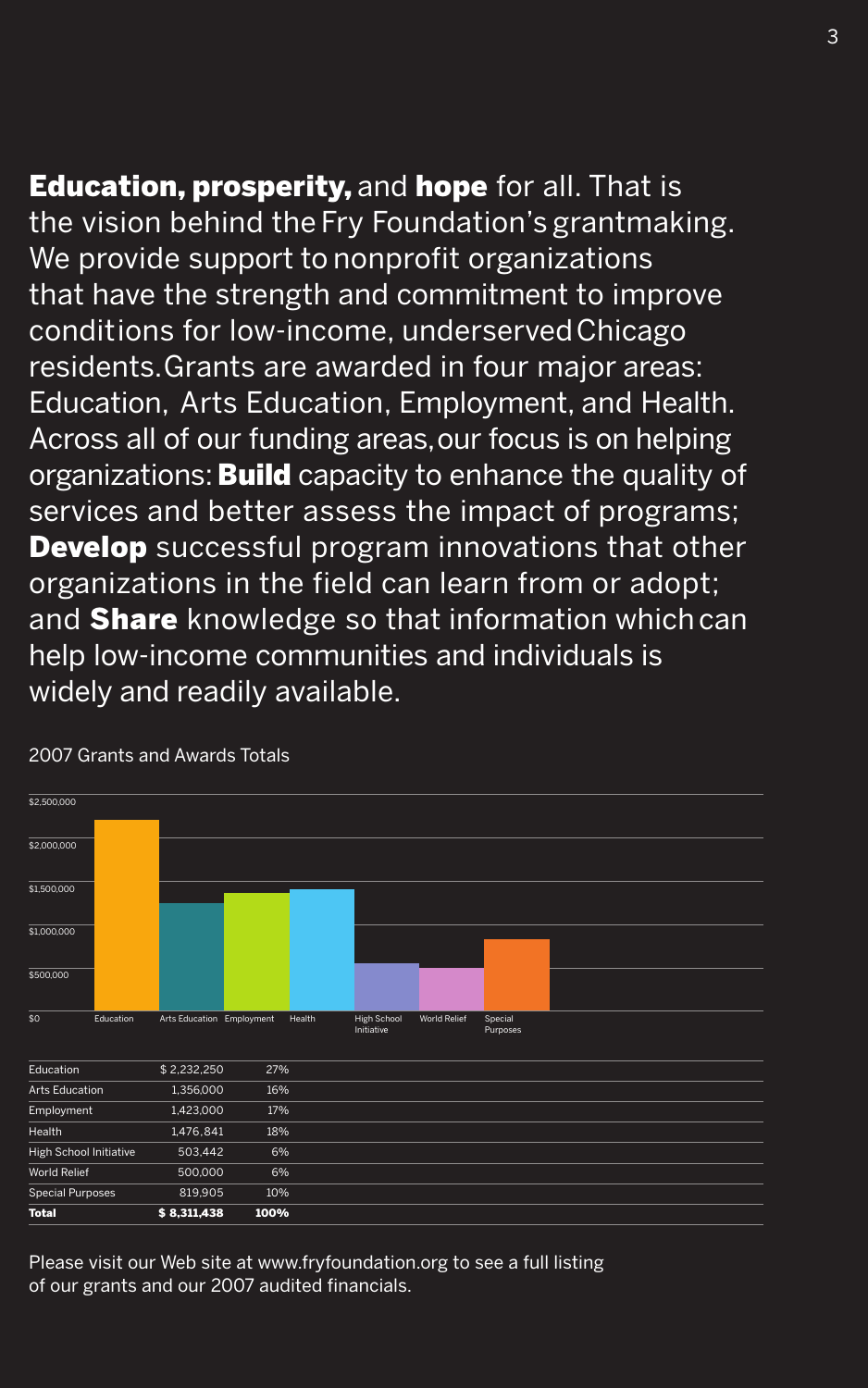Student achievement is the mantra repeated in schools around the country. Research tells us that within the walls of the school, teachers play the most important role in a student's academic success. A teacher's ability to succeed is heavily influenced by his or her own preparation to become a teacher, years of classroom experience, and access to high quality professional development. For most graduates of traditional teacher preparation programs, the transition from student to teacher can be characterized as trial by fire, where the first days as a classroom teacher are extremely stressful with little or no support from colleagues or administrators.

The Academy for Urban School Leadership (AUSL) is one of a growing number of teacher preparation programs that takes a drastically different approach, providing new teachers with extensive training and ongoing support that will allow them to succeed, even in the most challenging teaching assignments.Founded in 2001 by venture capitalist Martin Koldyke, AUSL's mission is to improve student achievement in Chicago public schools by attracting, training, and retaining highly effective teachers. AUSL adopted a medical residency model to train and support new teachers who participate in a closely supervised yearlong residency in one of four AUSL-operated Chicago public schools: The Chicago Academy, Dodge Renaissance Academy, the Chicago Academy High School, and Collins Academy High School. They receive coaching from expert teachers and take coursework that focuses on the challenges of urban classrooms. Graduates earn a master's degree in education from one of two Chicago universities. But AUSL's support for the new teachers does not end with graduation. For the next three years, AUSL alumni continue to receive intensive coaching and mentoring from specially trained coaches.

For Sarah Buhayar, one of nearly 200 AUSL graduates, the focus on preparation and support helped make her a more effective educator from day one. "Graduating from AUSL means that I am part of a network of educators who are continually raising the bar on what it means to teach well," Buhayar says.



One priority for our Education funding is teacher preparation programs that help to increase the placement and retention of effective teachers in high-need Chicago public schools. The strongest programs provide teaching candidates with: coursework designed for urban education; extended field experiences; and long-term support to ensure that they gain the knowledge and skills necessary to succeed in their full-time teaching assignments. The Academy for Urban School Leadership exemplifies these characteristics. Since 2001, it has been a critical source of capable and committed teachers for many of the most challenging Chicago public schools.



"Rather than individuals working in isolation, we are motivated professionals collaborating together."

AUSL graduates make a five-year commitment to teach in a struggling Chicago school. The new graduates are placed in AUSL teams in designated Chicago public schools with the goal of turning weak schools into centers of excellence. "This holistic approach to preparing teachers is the most effective way to improve student achievement, particularly at chronically failing schools," according to Don Feinstein, AUSL's executive director. "The recruitment we do on the front end ensures we have a cohort of committed teachers. The yearlong residency, the richness of that experience, and the ongoing support with mentors and a field coach ensure retention. The result is that we are dramatically and directly improving the quality of education, particularly for students in lowincome communities who do not routinely have access to highly trained teachers."

The support systems provided to AUSL teachers are resulting in impressive retention rates. In Chicago's high poverty schools, nearly 25 percent of first-year teachers leave the classroom. By contrast, 95 percent of AUSL program graduates have remained in the classroom after three years.

"AUSL trained me well, and then even more importantly, supported me in my first years to ensure I am able to give my students the high quality teaching they deserve," says Buhayar, now in her fifth year teaching at Dodge Renaissance Academy. "To be honest, I might have left teaching years ago were it not for AUSL. Now, however, I have become part of a change movement and I will continue to be committed to improving urban education in Chicago and throughout the country."

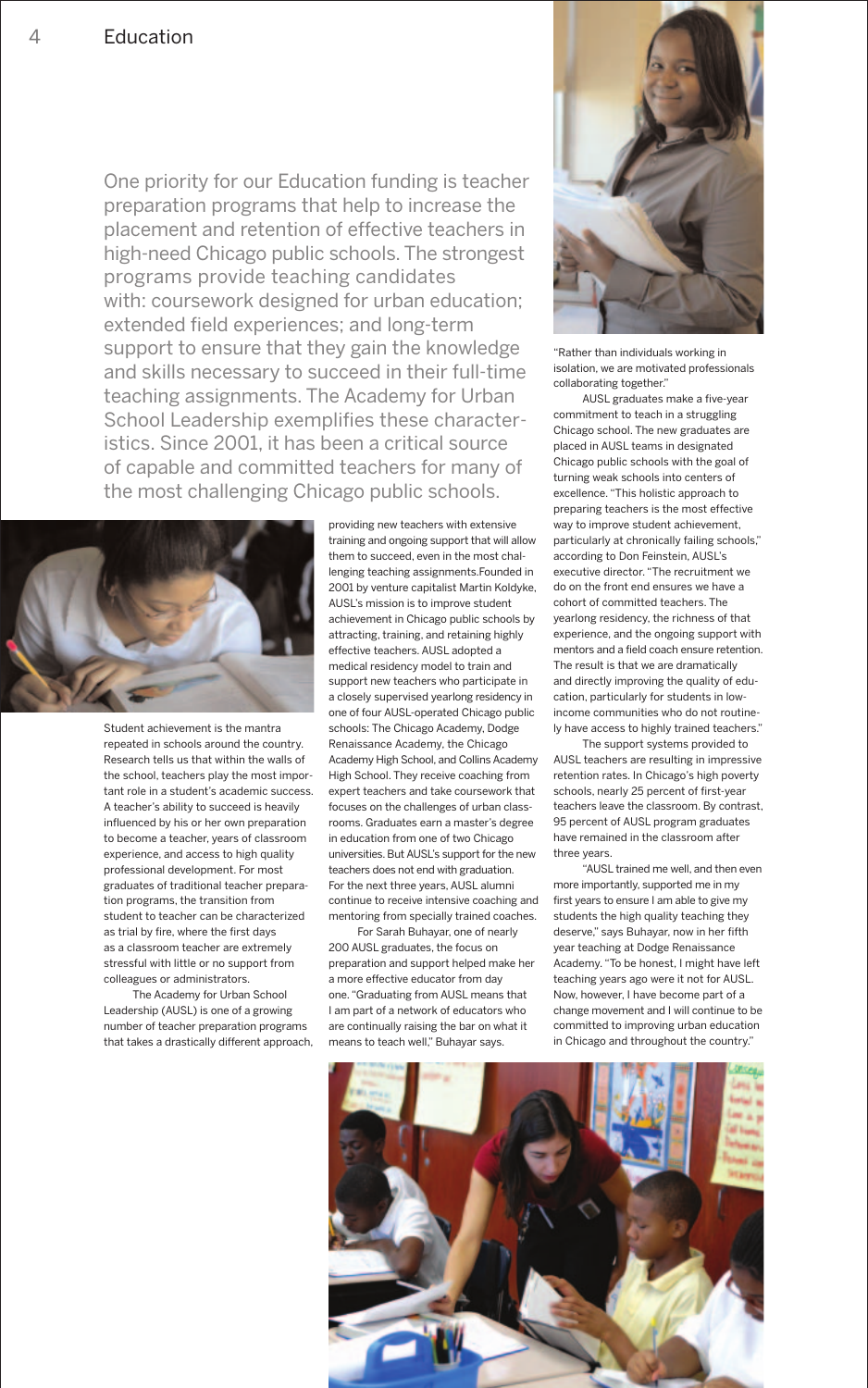tyes on speaker No side conversations or Give our full attention to

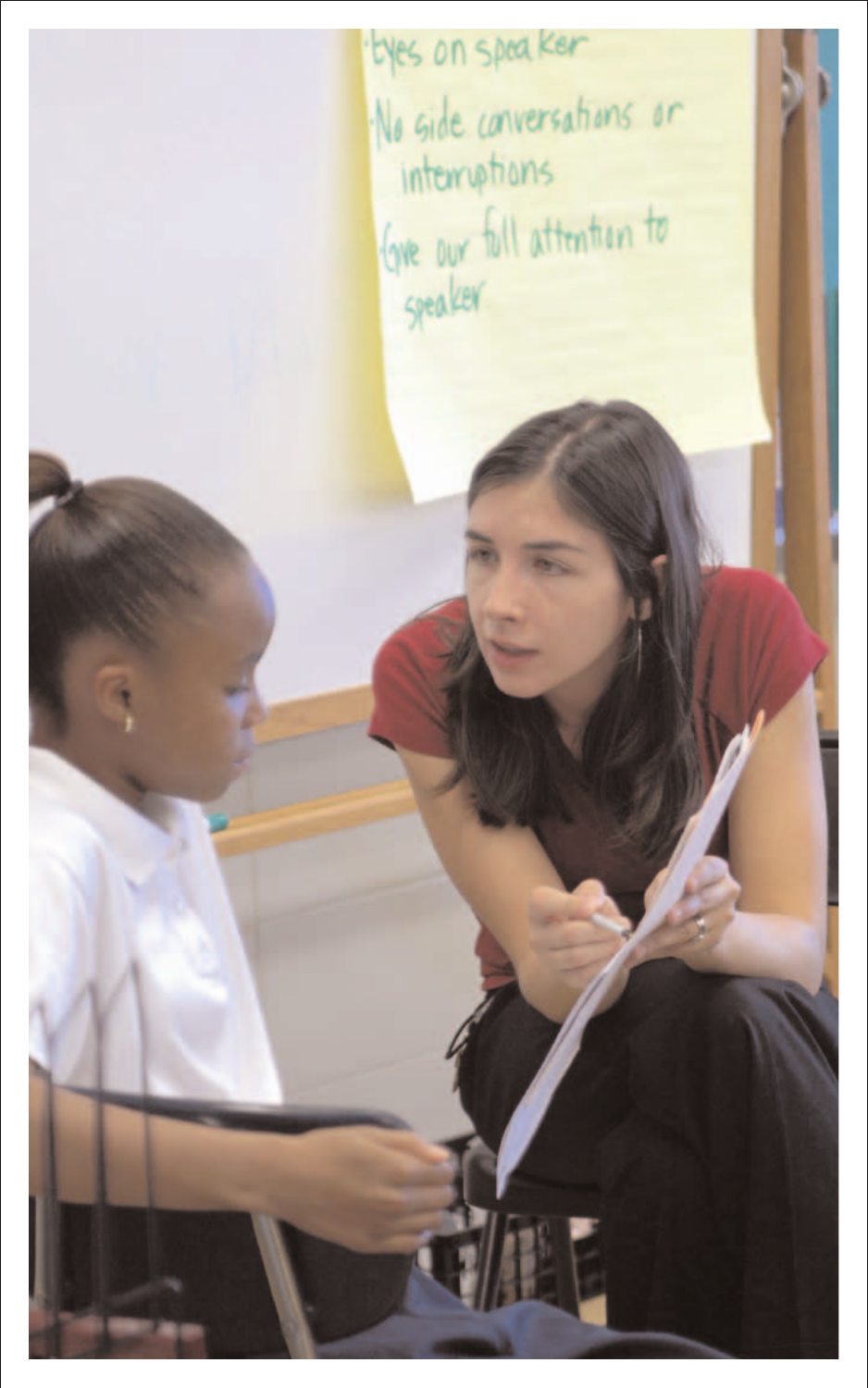Our Employment Program supports programs that help low-income adults build the skills and knowledge needed for lasting success in the workplace. The strongest programs focus on helping individuals get and keep good jobs with career ladders and employer-sponsored benefits. The Cara Program stands out for its ability to help hard-to-employ individuals develop the skills they need to obtain full-time jobs in growing industry sectors that offer important benefits such as health care. Once a person is employed, the Cara Program provides ongoing support to help individuals stay employed in the same job for at least a year. This commitment has put hundreds of adults in a better position to support themselves and their families.





Transformation. In a word, that is the goal the Cara Program has achieved in literally thousands of lives in the past 16 years. Lives like Leonard Ward's.

In May of 2006, Ward was a 50-year-old ex-offender struggling with three decades of drug addiction. He had not been employed full time since 1996. His prison record, for a series of nonviolent drug-related offenses, combined with a spotty employment history and a lack of job-related skills made finding work nearly impossible. "If it hadn't been for Cara, I know I would have become complacent and made some stupid choices," he recalls.

The Cara Program provides a bridge to full-time employment for Ward

and 200 other individuals annually. Participants of its 12-week structured employment-training program start each day with inspirational "Motivations" sessions. During these energetic sessions, individuals share challenges and obstacles that they have overcome to motivate others to transform their lives. Ward acknowledges coming to the Cara Program with a significant chip on his shoulder. The unrelenting positive attitude among Cara Program students and staff had a powerful impact.

"Within a couple of weeks, I started feeling better about myself, and that transformation on the inside led to some dramatic change in behavior."

The 12-week program also includes life skills classes and specialized training in computer operations, health care, banking, manufacturing, hospitality, or office services. Cara targets these particular employment areas because they offer full-time, entry-level opportunities and higher-than-average starting salaries. That translated to starting wages that averaged more than \$11 an hour plus benefits for those who became employed last year. "We're talking about real jobs, with real benefits, and that means real success in peoples' lives," says Eric Weinheimer, Cara's executive director. In addition to specialized training and internships offered through corporate partners, such as Chase and Pitney Bowes, the agency has developed its own enterprise that offers adults such as Ward a chance to build a work history. Cleanslate, a neighborhood beautification business, provides work experience for men and women who find it hard to secure employment, often due to a recent history of incarceration. In two years,



Cleanslate has grown from working in one neighborhood to eight, and is helping to revitalize the neighborhoods it serves.

Ward finished at the top of his training group at Cleanslate and secured a full-time position on the custodial staff at the Museum of Science and Industry. He has held this job for more than a year and has earned glowing performance reviews. His transformation is impressive and is one of hundreds the Cara Program can point to with great pride. Weinheimer credits his agency's success to productive relationships with more than 80 communitybased organizations and dozens of corporate partners. "We can't serve our mission of helping people transform their lives through real, permanent employment if we don't meet the needs of these stakeholders," he says. Cara has helped about 2,000 men and women obtain permanent employment since 1991. Nearly threefourths of those graduates remain employed in the same job one year later. This is a level of success rarely attained in the workforce development field.

More than a year later, Ward still stops in to participate in Motivations sessions once or twice a week. The Cara Program's ongoing support has been invaluable. "I live in a furnished apartment today, and I have some savings in the bank," he says. "That may not seem like a lot, but to me, it's a miracle."

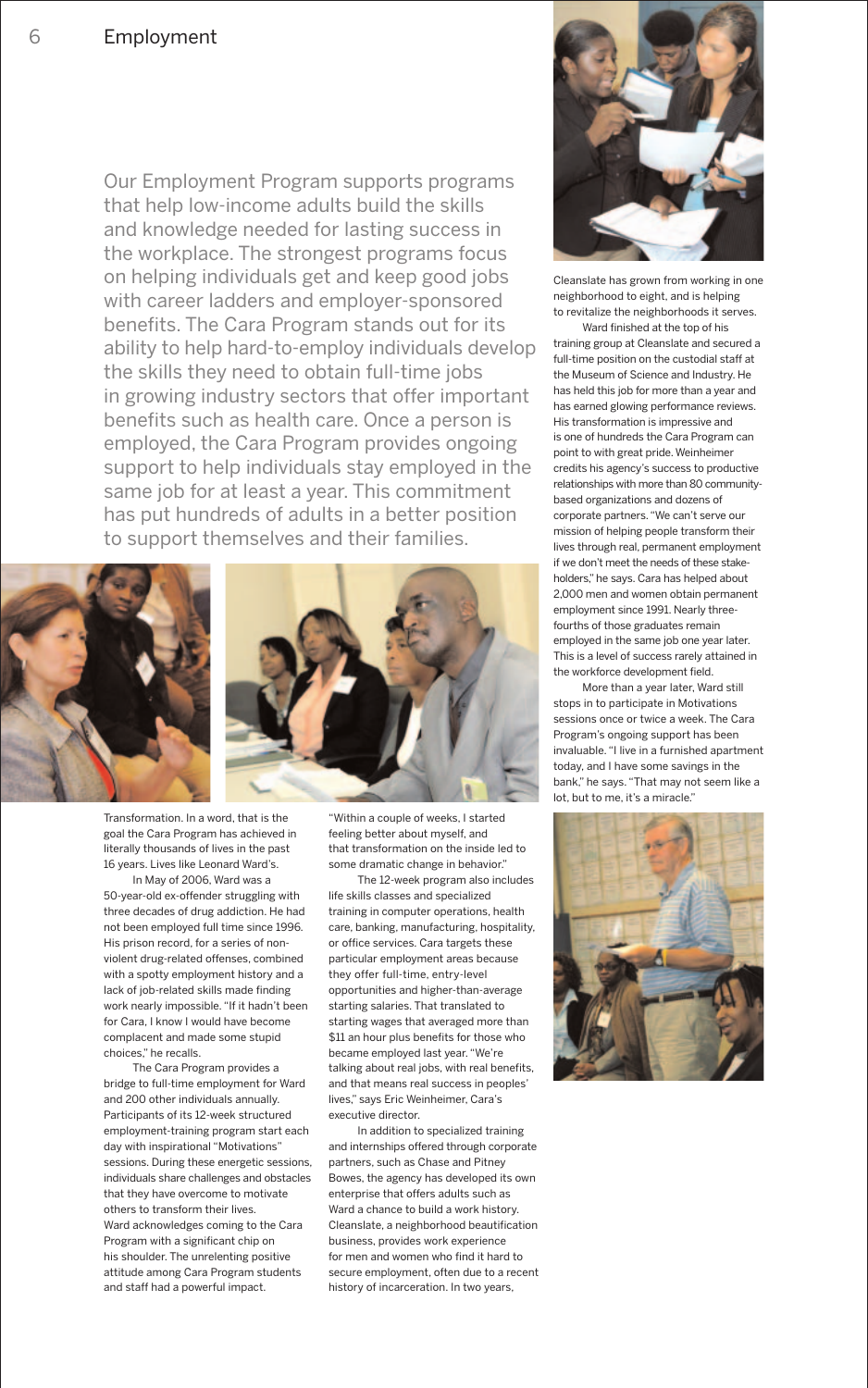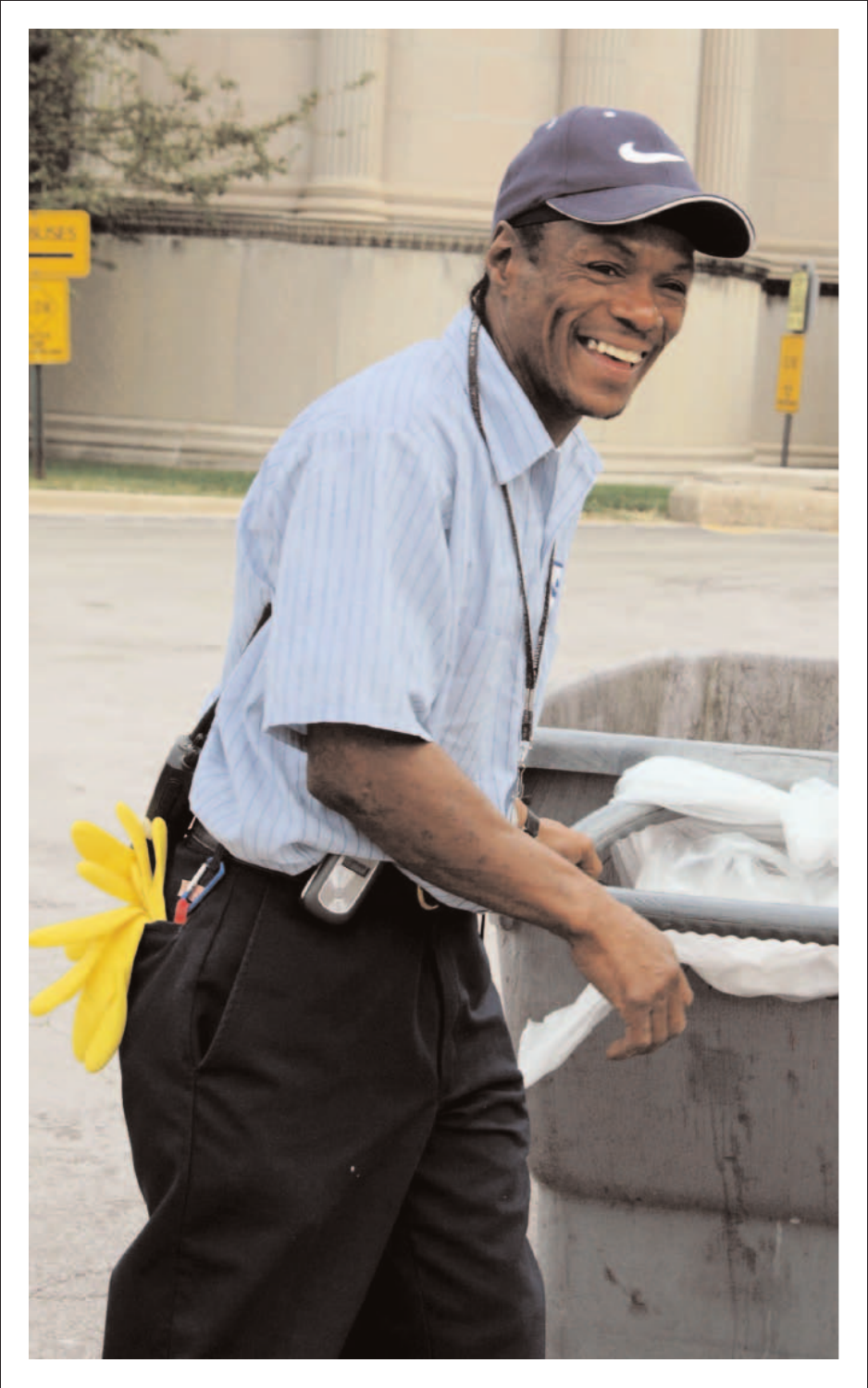Through the Arts Education Program, we support opportunities for students to study creative writing, dance, music, theatre, and visual arts with talented arts educators. These educators include classroom teachers, arts instructors, and teaching artists from all over Chicago. The best arts educators approach teaching with the same joy and discipline that they use in creating art and see their students as collaborators in the artistic process. This year we had a special opportunity to bring a group of Chicago public school students together with a uniquely creative group of arts educators from our own Chicago Symphony Orchestra and the internationally acclaimed Silk Road Project.





Is it possible for elementary school children to tell a centuries-old tale of exploration and enlightenment, set in a completely alien land, using primarily

drums, bongos, sticks, tambourines and...bubble wrap?

Last spring, 500 fourth graders from five Chicago Public Schools did just that when they had a once-ina-lifetime opportunity to work with two world-renowned institutions—the Chicago Symphony Orchestra and the Silk Road Project. Founded by famed cellist Yo-Yo Ma, the Silk Road Project fosters connections among cultures and promotes innovation and education through the arts. As part of an in-school music residency program made possible

by a grant from the Fry Foundation, the students worked with teaching artists from the CSO and the Silk Road Project, including Yo-Yo Ma, to learn a variety of intricate rhythms on percussion instruments: everything from bongos to bubble wrap. And on June 5, 2007, the students joined Yo-Yo Ma, the Silk Road Project, and members of the CSO and the Civic Orchestra of Chicago on the stage of the Jay Pritzker Pavilion in Millennium Park in a musical and dramatic performance of "The Stone Horse," a Chinese fable about a young man's heroic journey.

"Looking back, it's hard to say who had the more memorable experience our students or our teachers," says Sandra James, principal at Mark Twain Elementary School, which had 120 students on stage that day. "But I will never forget the looks of amazement on the faces of our parents in the audience; many of them had no idea how big and intricate this performance was going to be."

In Chicago and across the country, school systems struggle to find the time and money to offer students engaging and rigorous arts education. Yet we have evidence that students involved in the arts do better in school. And the arts can help students develop creative and critical ways of thinking, seeing, and working that are valuable both in and outside of school. In-school arts residencies, provided by arts and cultural organizations, continue to be important ways of providing students with arts experiences otherwise missing from their educational experience. "On one level, these students had the unique experience of playing a significant role in a very polished performance at a marquee venue," says Charles Grode, vice president of education, community relations and diversity at the CSO. "But the project's value as a learning experience transcends its impact as a performance. To see where these students went from the first rehearsal to the performance was to see them develop an astounding







level of discipline and sophistication in a very short period of time."

The preparation for the performance had an enormous impact on the Chicago public school students and teachers involved. But it was also an exciting collaboration and artistic opportunity for the 10 CSO-affiliated teaching artists who contributed more than 200 hours as liaisons between Silk Road ensemble members and the students. "The work with the Silk Road percussionists gave the Chicago-based teaching artists a great sense of community," Grode says. "The specific rhythms the Silk Road members contributed were essential, but the project would not have been possible without the collaboration and expertise contributed by the Chicago artists." That sense of collaboration extends beyond the artists to the Chicago institutions that were involved with the Silk Road Project, Grode adds. "Through this initiative we've forged new relationships with artists, educators, and others, and we've become much more collaborative with the other cultural institutions that were involved in the effort. Now that we've had this experience and seen how it has touched teachers and students, we are exploring ways in which it can serve as a template for future efforts."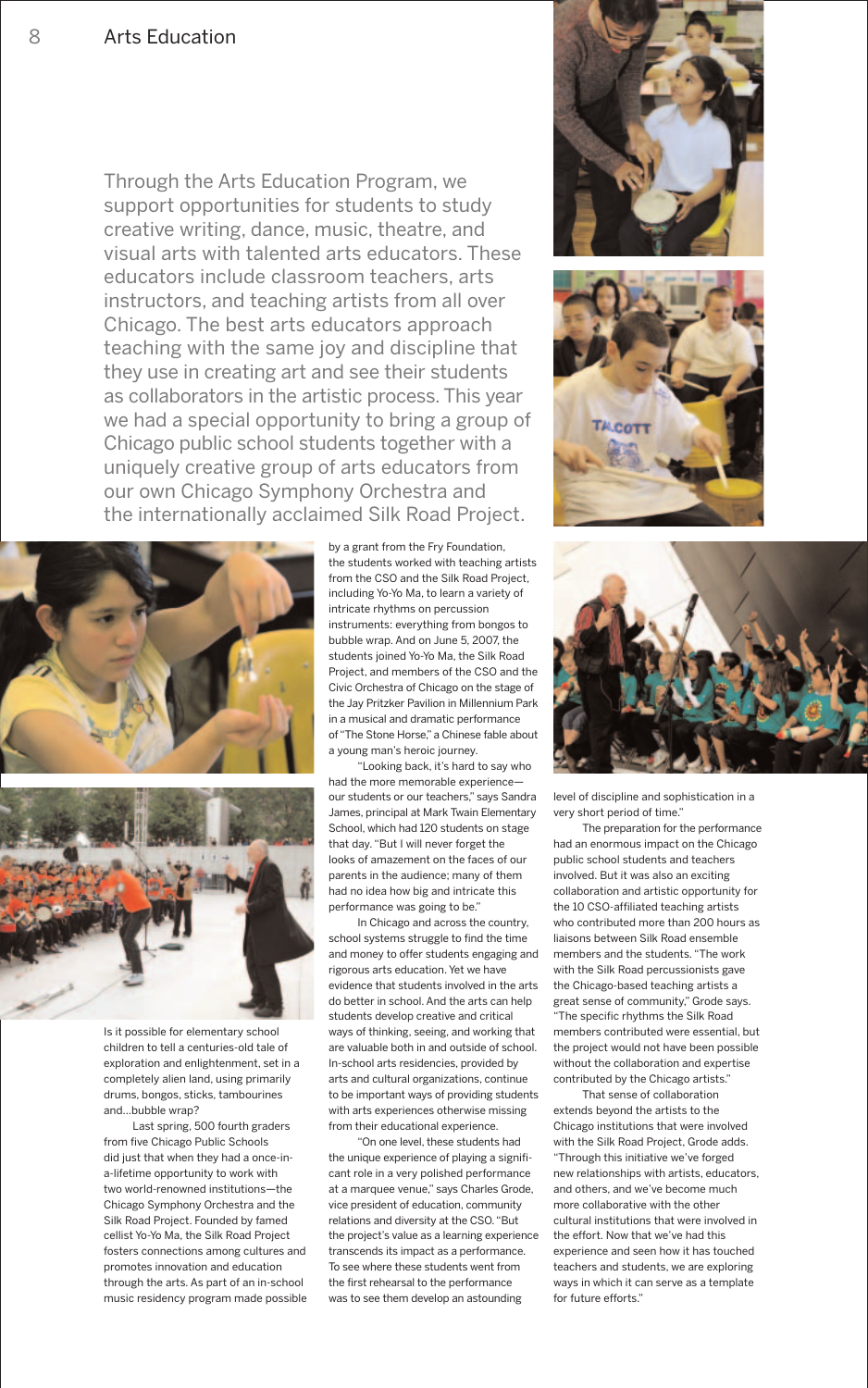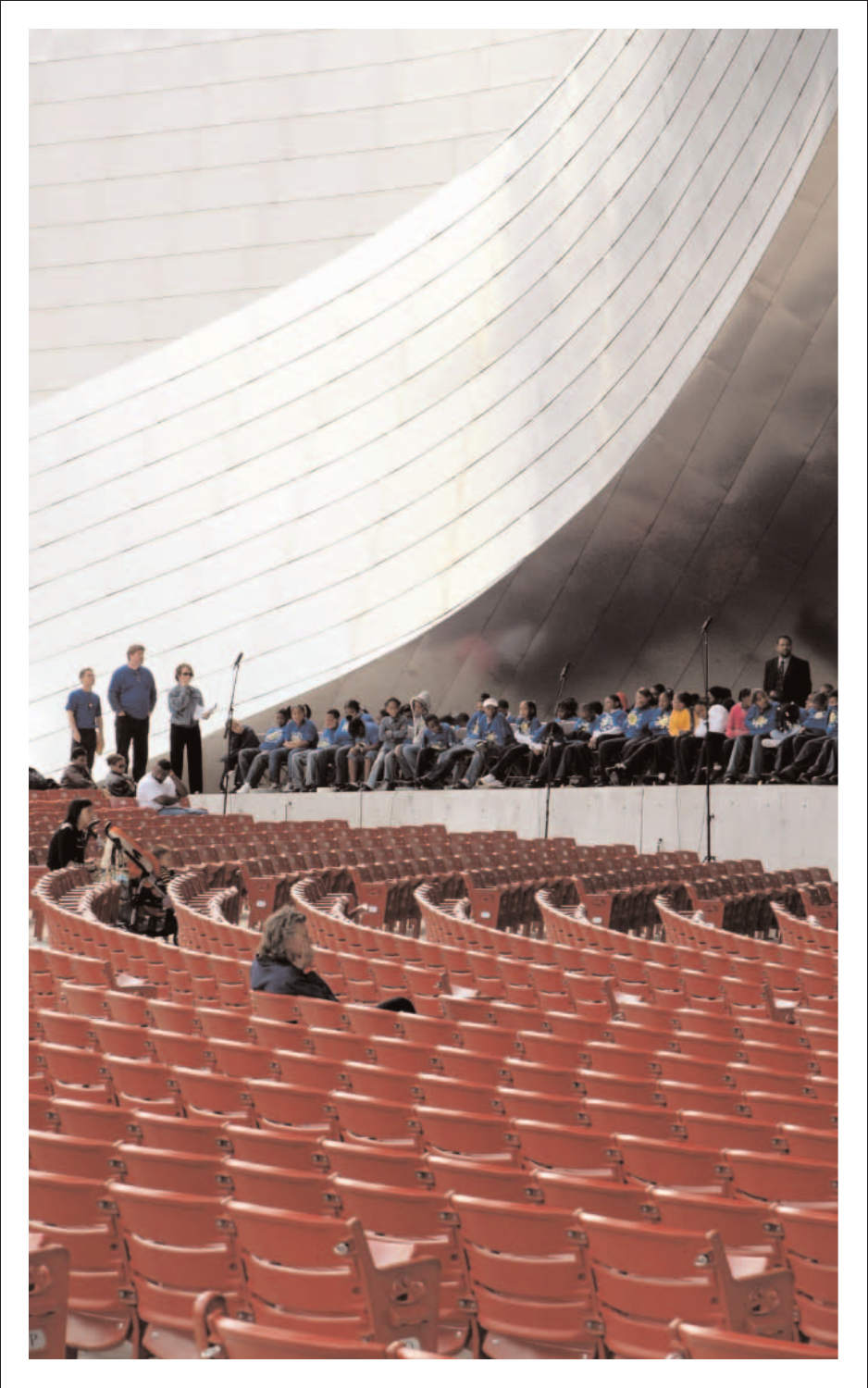The Fry Foundation Health Program looks for organizations that develop thoughtful strategies to help Chicago's low-income citizens gain access to high-quality health care. The strongest programs create links between the health care system and community-based organizations and are knowledgeable about the people they hope to serve. The St. Bernard Hospital Pediatric Mobile Health Unit brings basic health care to young people and meets them where they are—in schools.





In Englewood, immunization rates for children and teenagers are dangerously low, exposure to environmental hazards like lead paint is dangerously high, and chronic conditions such as asthma and obesity are widespread. Such health care concerns are unnecessarily prevalent in a community where half of the residents live below the federal poverty level. Lack of health insurance and a dearth of high quality health care providers mean that for many residents it is nearly impossible to secure the kinds of interventions that could alleviate this bleak reality. Since launching its Pediatric Mobile Health Unit in 2003, officials at St. Bernard Hospital and Health Care Center have made significant strides in meeting the health care needs of children living in Englewood and Chicago's other south side neighborhoods. In visits to about 50 area schools and youth programs annually, the three individuals who staff the 40-foot-long medical office on wheels—an administrator, a nurse

practitioner, and a clinical assistant make contact with about 2,000 children each year. In the unit's examination room, with basic equipment and laboratory facilities, the team diagnoses everything from colds to pregnancies. The staff provided more than 1,200 immunizations last year, performed more than 1,500 comprehensive physical examinations, and referred children with no primary health care providers to a health center.

"We provide some basic health care opportunities that other people may take for granted," says the mobile unit's manager, Walter Repuszka, who maintains relationships with administrators and nurses at all the schools the unit serves, secures parental permissions for medical treatments and referrals, and drives the retooled vehicle to more than 150 annual site visits.

Those visits and physicals are often the only contact with a health care professional a student is likely to have, Repuszka adds. "We bring essential care to kids who might not otherwise receive these very basic treatments. By providing immunizations we are able to keep kids in school before they are turned away for not having current vaccines. And our physical exams may find a clean bill of health or perhaps a treatable condition that can be addressed through a referral or just some good advice."

That advice is likely to come from nurse practitioner Sarah Lau and clinical assistant Kenya Benniefield. "We're seeing kids who are 11 and 12 years old who are just getting the immunizations they should have received at age 4," says Lau.



"And I would estimate that half of the children we see need treatment for asthma." In addition to referrals to the primary health clinic, she frequently refers these children to a local coalition that provides home care, medication, patient education, and other services for asthma patients.

Following up on lab results and referrals to other health providers can be a challenge, but upgrades in the mobile unit's technology are helping to address that concern. For instance, it takes between one and two weeks to receive results from a standard test to determine levels of exposure to lead paint. "With a new machine we have in our unit, we can now get those results in about three minutes," she says, and if results indicate significant exposure, parents can be contacted immediately or, when that is not possible, a note can be sent home with the child urging immediate action.

Even as the mobile unit team addresses serious health concerns like lead paint exposure and asthma, it is also helping students stay connected to school. Just ask Stacy Douglas, coach of the Corliss High School football team. He recently brought several of his players to the mobile unit to receive sports physicals, a requirement for every player on a Chicago high school sports team. "Most of these kids are pretty much on their own and have no other options for getting this kind of medical treatment," he says. "For a lot of them, football is keeping them out of trouble. For many it is keeping them in school and for some it will be the ticket to a college education. Without the physicals, they can't play."

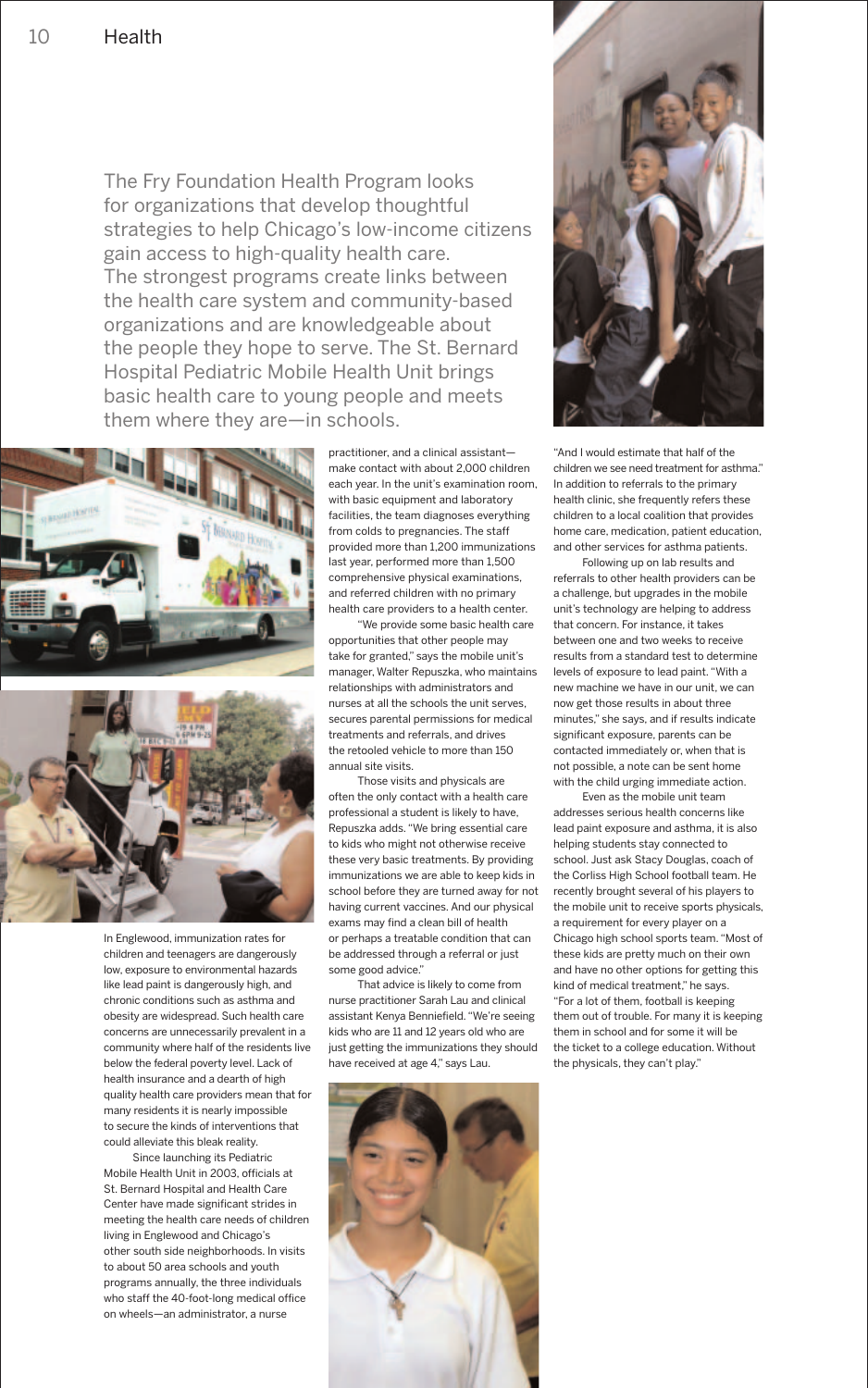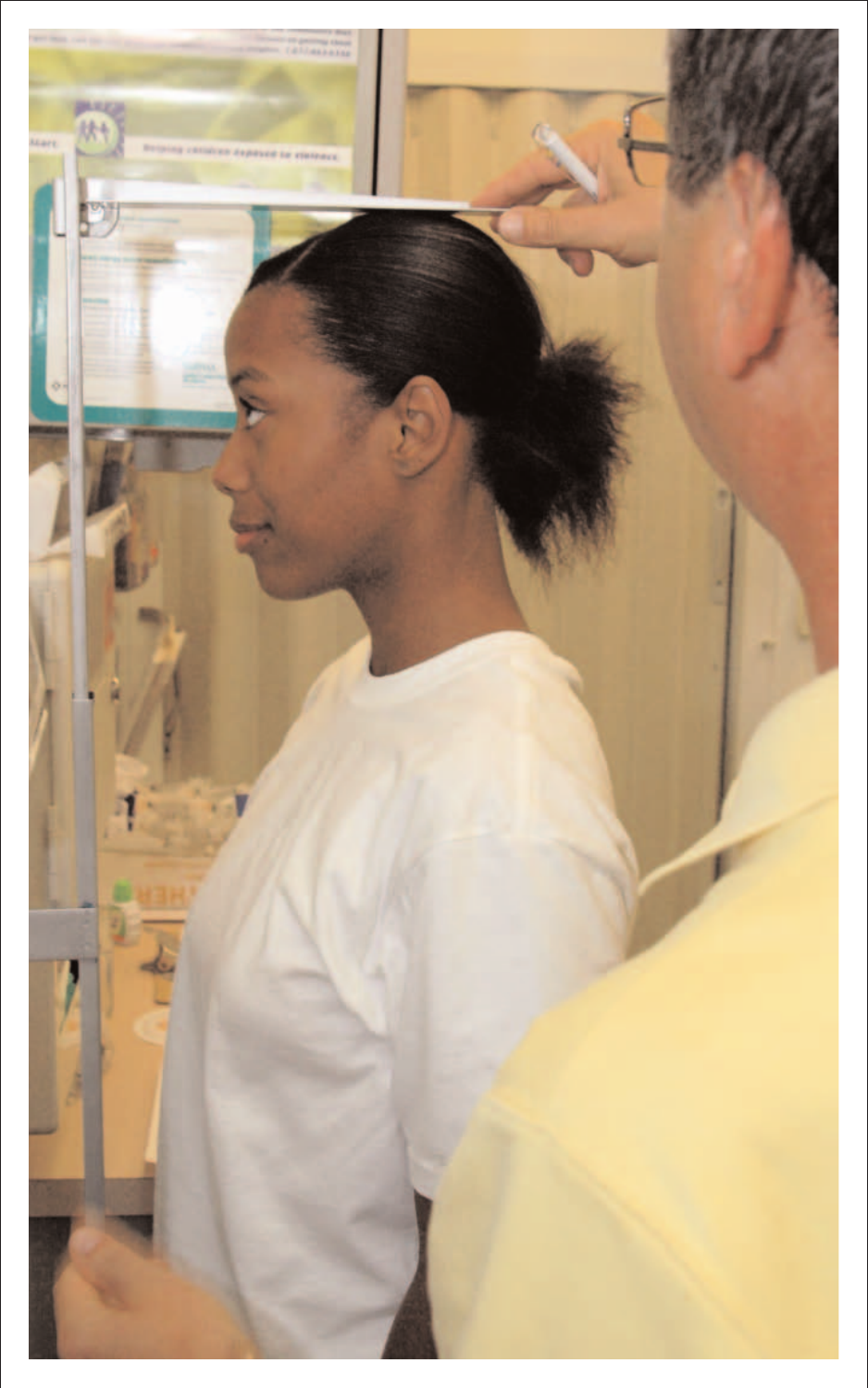The Lloyd A. Fry Foundation supports organizations with the strength and commitment to address persistent problems of urban Chicago resulting from poverty, violence, ignorance, and despair. We seek to build the capacity of individuals and the systems that serve them. Our vision is a Chicago that offers education, prosperity, and hope for all.

The Foundation focuses on programs that improve conditions for low-income, underserved communities in Chicago, and we are especially interested in efforts that will foster learning and innovation. We award grants in four major fields: Education, Arts Education, Employment, and Health. Within these funding areas, we give priority to:

- Programs with a demonstrated record of high quality, effective services
- Efforts to improve the quality and effectiveness of programs and services (these might include program design, evaluation or staff development efforts, among others)
- The development of innovative approaches that will contribute valuable examples, information, and knowledge to others working in the field

The Foundation also considers policy advocacy efforts that help ensure lowincome communities and individuals in Chicago are treated fairly and have access to the services they need and deserve.

The Foundation is interested in investing in organizations and ideas that demonstrate exceptional potential for making a difference in one or more of the Foundation's four grantmaking areas. These projects show promise of developing new information or program innovations useful to other organizations, institutions, and policymakers. In these cases, the Foundation will consider grants which represent larger or longer-term commitments than is otherwise typical.

In all reviews of proposals, we look for strong program designs with clear expected outcomes and specific procedures for assessing and evaluating progress.

Our funding guidelines are described below. For instructions on how to apply for a grant, please see our Grant Application Procedures.

### **Education**

The Education Program has been a cornerstone of our grantmaking since the Foundation's inception. Our interests in education focus on improving public education and expanding educational opportunities in order to increase the academic achievement and college graduation rates of low-income students in Chicago public schools. Teacher professional development, school leadership development, academic enrichment, and college preparation are among the activities we fund to support this goal. The Foundation also considers grant requests for policy advocacy when the connection to academic achievement is clear.

We give priority to programs that measure improvements to academic achievement, instructional quality, or college enrollment rates. The Foundation encourages proposals that include efforts to enhance the quality of programs. These efforts might include professional development for program staff, incorporating new program elements, or the development of evaluation tools, among others.

We generally do not fund unsolicited proposals from individual schools. On occasion, the Foundation will solicit proposals from individual schools for programs that demonstrate exemplary success or a promising innovation in one of the Foundation's priority areas. In soliciting proposals from individual schools, we look for: a record of strong academic performance among students; a focus on improving academic achievement; and indicators that the work funded by the grant will contribute valuable lessons and strategies that can be adopted by other schools. After an initial year of funding, schools may be required to develop plans for making the lessons learned under the grant available to other schools.

### **Arts Education**

Our Arts Education funding focuses on programs for low-income Chicago children and youth that use the arts as a means to improve learning and provide life-enriching experiences. We are interested in efforts to improve the quality and expand the availability of arts education programs, especially in Chicago public schools. The Foundation considers support for arts education for students and professional development for arts educators.

We give priority to arts education programs that provide a combination of arts instruction, performance or exhibition experience, and interaction with professional artists and arts educators. We look for programs that are artistically rigorous, engage students in the creative process, and assess student learning in the arts.

We look for teacher-training programs that immerse educators in the practice and study of the arts and present teachers with innovative strategies for teaching the arts, engaging students in the creative process, and assessing student progress. We look for programs that provide ongoing support, expertise, and resources to both teachers and students.

The Foundation is also interested in proposals to convene experts to share information, facilitate discussion with arts educators, and help shape and strengthen arts education in Chicago public schools.

### **Employment**

Our Employment Program addresses our commitment to helping families and individuals move out of poverty. We support employment programs that help low-income individuals build the knowledge and skills necessary to find and keep jobs. We are particularly interested in programs that help individuals improve their potential to advance to living-wage jobs and careers. Grants are made to projects that focus on: employment-related literacy and English as a Second Language; employment assistance programs that offer pre-employment, job placement, and job retention services; and vocational training connected to growing industries.

We recognize the need to improve the quality and effectiveness of employment programs. We encourage proposals for efforts to build the capacity of organizations to deliver high-quality employment services. We also welcome proposals for policy advocacy efforts to improve the quality of education and training programs and to increase access to education and training for low-income adults.

### **Health**

The Health Program seeks to improve access to quality care for Chicago's lowincome residents. We support programs that target Chicago's underserved neighborhoods and communities with needed primary care (including medical, vision, dental, and mental health care), community outreach and disease prevention programs, and policy advocacy efforts. We give priority to research-based initiatives that: incorporate health education, early disease detection, and treatment interventions for chronic diseases (such as asthma, diabetes, HIV/AIDS, and hypertension); enroll families into government-subsidized health insurance programs (such as All Kids, FamilyCare, Medicaid, and Medicare); include strategic partnerships between a health system and community-based organizations; focus on linguistically and culturally competent programs for limited-English speaking immigrants; and improve knowledge and practice in the health field.

We will consider programs operated by non-profit community service organizations, community health centers, hospitals, and policy advocacy organizations. Programs must demonstrate the ability to measure improvements in access to care and health status within an accessible, culturally and linguistically competent environment.

### **What the Foundation Does Not Fund**

In general, the Foundation does not make grants to individuals, governmental entities, or 509(a)(3) Supporting Organizations, although exceptions sometimes are made for publicly supported charities. We also do not provide funding for: general operating expenses for new grantees, capital projects, endowments, fundraising events, political activities, medical research or religious purposes. We rarely fund unsolicited proposals from organizations based outside Chicago. When exceptions are made, we look for organizations with strong local board leaders who are responsible for establishing program priorities and policies in Chicago. In addition, organizations must agree that funds awarded for Chicago-based programs remain in Chicago and are not included in calculations of funds exchanged between local and national offices.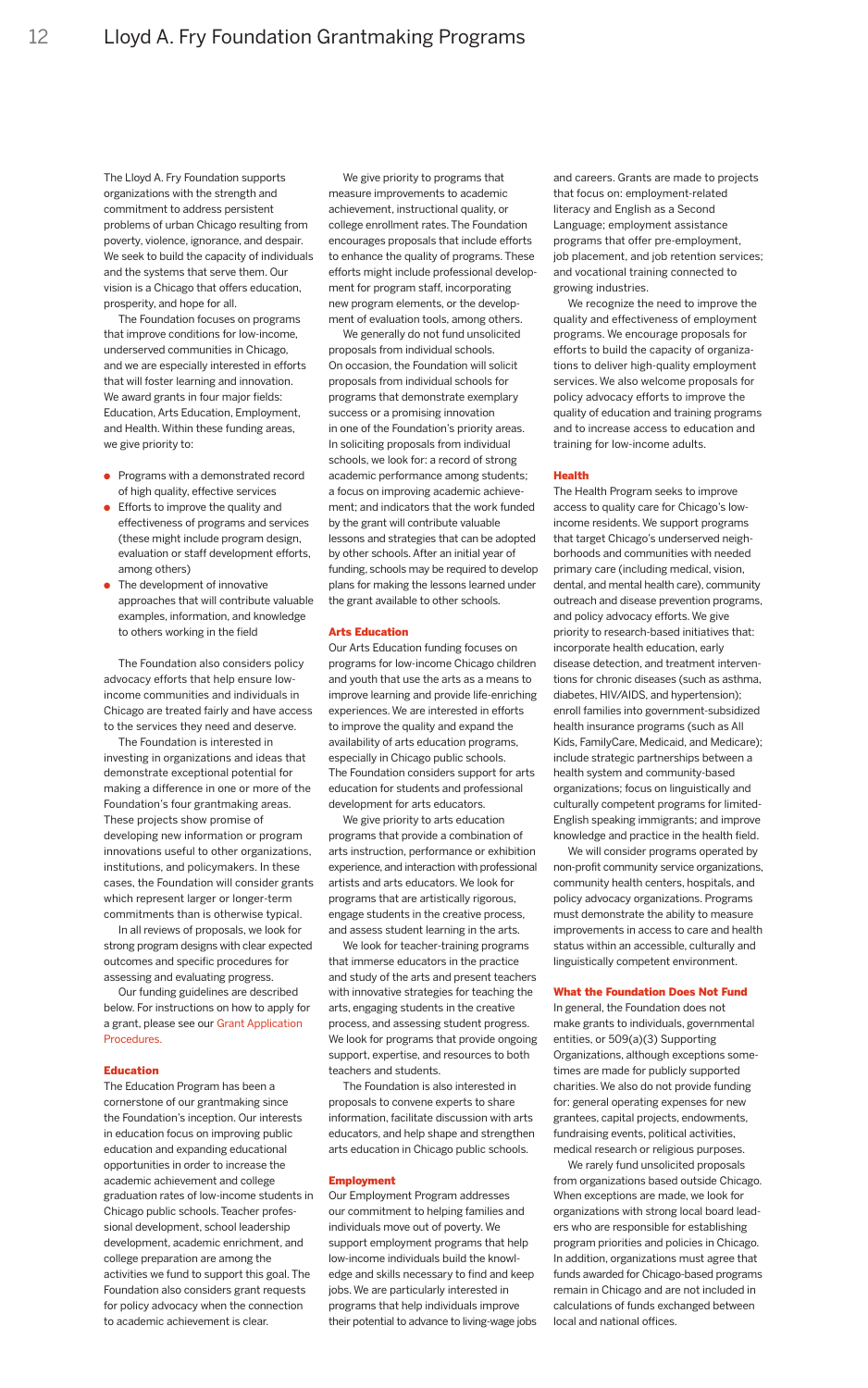### Lloyd A. Fry Foundation Grant Application Procedures 13

### **How to Apply**

The Lloyd A. Fry Foundation makes grants in the following program areas: Education, Arts Education, Employment, and Health. We make grants only to tax-exempt organizations and rarely fund organizations outside Chicago. We give priority to proposals for specific projects rather than for general operating support. In our review of proposals, we look for strong program design, clear expected outcomes, and procedures for assessing and evaluating programs. Please see the description of our Grantmaking Programs for further information.

#### **Letters of Inquiry**

If you are seeking support for the first time or if you are a returning grantee seeking support for a new project, we highly recommend that you send us a letter of inquiry before you submit a full proposal. This would allow us to give you preliminary feedback concerning your request and its potential fit within our funding priorities. Letters of inquiry should include a brief description of the proposed project, a project budget, and other projected sources of support.

### **Proposal Application Procedures**

We do not use a grant application form; we accept proposals of varying length that adhere to the procedures described below. Although we accept the Chicago Area Common Grant Application form distributed by the Donors Forum of Chicago, we consider this application a supplement to, rather than a replacement for, a full proposal.

For new and renewal requests, full proposals should contain the following elements:

1. A brief history of the organization, including a general statement of its primary functions and goals.

- 2. A project description which includes:
- A statement of the need to be addressed and the population to be served
- A description of how the planned project will address the identified need

- Clearly stated goals and objectives
- Plans for assessing performance and monitoring progress toward program goals. Please identify at least three indicators or measures that you will track and analyze in order to: understand the effectiveness of

services provided; identify program strengths or challenges; or document potential long-term impact. A discussion of progress on these indicators during the grant period (and over time, if receiving more than one grant from the Foundation) should be included in grant reports. (for further information, see Outcomes and Assessments on our Web site)

● A timeline for project activities

3. An income and expense budget for the project during the duration of the grant period. The Foundation covers reasonable and appropriate administrative expenses. These should be explained in an accompanying budget narrative.

4. An operating budget for the organization with income and expense projections that pertain to the fiscal year in which the project will take place. Include the percentage of organization income received through earned income, government sources, individual gifts, corporate and foundation grants, and other sources.

5. A list of current and projected funding sources and amounts for both the organization and the project for the fiscal year in which the project will take place.

6. A copy of the organization's most recent audited financial report.

7. A list of board members and their affiliations.

8. A list of professional staff of the organization and resumes of key personnel involved in the project. Proposals for organizational capacitybuilding activities that involve outside consultants should include a copy of the consultant's resume and a list of clients.

9. A copy of the organization's 501(c)(3) tax exemption letter from the Internal Revenue Service. Please note that the Foundation generally does not make grants to 509(a)(3) Supporting Organizations. Exceptions sometimes are made for publicly supported charities.

10. A copy of the organization's employment hiring policy.

### **Grant Reports**

Returning grantees must submit a full narrative and financial report on the previous grant and these must be approved by the Foundation before

a new request is considered. For agencies submitting a proposal to be reviewed one year from their last grant, the final reports will cover a ten-month period rather than a full twelve months in order to meet the proposal deadline. We ask that final reports and proposals be submitted under separate cover. For more information on this subject, see our Grant Reporting Requirements on our Web site.

### **Renewal Policy**

An organization which has received five consecutive years of Fry Foundation funding will be asked to take a year off in seeking support for the following twelve-month period. The Foundation recognizes that there may be unusual circumstances in which support for one additional year may be appropriate. While we wish to be flexible in recognizing the needs of our grantees, there will be few exceptions to this policy.

Following a year off, grantee organizations are welcome to apply for renewed support. These proposals will be evaluated under the Foundation's grantmaking guidelines. As with all proposals, these should target Chicago residents in financial need.

For further clarification of the Foundation's grantmaking priorities, please refer to the Grantmaking Programs page of the Fry Foundation's Web site.

#### **Submission Dates and Board Meetings**

The Board of Directors meets quarterly to consider requests for grants. These meetings are held in February, May, August, and November. We must receive your proposal by 5 p.m. on the deadline date in order to review it at the corresponding board meeting:

| <b>Proposal Deadline</b> | <b>Board Meeting</b> |
|--------------------------|----------------------|
| December 1               | February             |
| March 1                  | May                  |
| June 1                   | August               |
| September 1              | November             |
|                          |                      |

In the event that a deadline falls on a weekend or holiday, requests may be submitted by 5 p.m. on the following business day.

Proposals and letters

of inquiry should be sent to:

### **Ms. Unmi Song**

Executive Director

Lloyd A. Fry Foundation 120 South LaSalle Street Suite 1950 Chicago, Illinois 60603-3419

www.fryfoundation.org